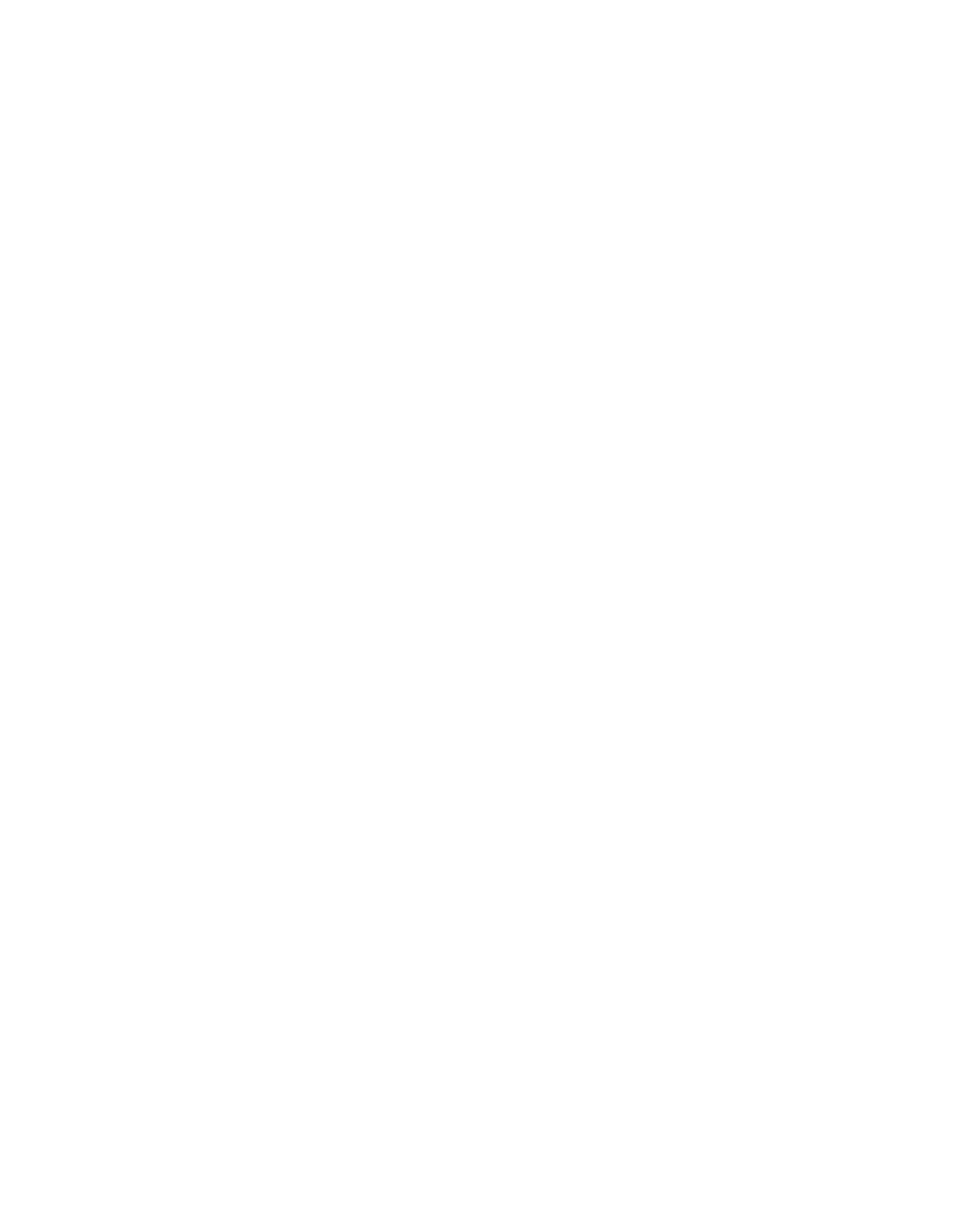model's historical data refer to the period 1996-2016 and climate projections are for the near future (2030-2050) and distant future (2079-2099).

## III. HEATWAVES IDENTIFICATION

 The heatwaves were identified using the definition given by [19], where a heatwave is defined as a period of at least three consecutive days with maximum temperatures above the threshold of the ninetieth percentile of the daily maximum temperature of the reference period. The threshold is defined as the 90th percentile of daily highs, centered on a 31-day window.

The same method described above was used to identify heat waves in the near future (2030-2050) and distant future (2079-2099). However, there were changes in the data and values of the daily thresholds. To verify the impacts of future heat waves on health, we used the same methodology first applied in [20] and later in [15]. Two assumptions about adapting to heat waves were considered here:

1) Non-adaptation: to identify heat waves in the near future (2030-2050) and distant future (2079-2099) in a non-adaptation hypothesis, the daily thresholds were calculated for the present period (1996-2016). These thresholds were used to identify heat waves in the present (1996-2016), in the near future (2030-2050) and in the distant future (2079-2099). In this condition, it is assumed that humans cannot adapt to the increase in temperature with the same response to the temperature distribution [15], [20]. This method is often used to characterize heatwaves in the future.

2) Hypothetical full adaptation: In this condition, the daily threshold is recalculated, considering reference periods of the future, such as the period from 2030 to 2050 to identify heat waves in the near future and from 2079 to 2099 to identify heat waves in the distant future. The new reference periods for the near future and the distant future are used as an indication of a complete human adaptation to heat waves in the future, through changes in human physiology and behavior, such as changes in clothing, diet, physical activity, lifestyle, housing and city planning itself (creation of parks and green areas).

## IV. HISTORICAL HEAT-WAVE ELDERLY MORTALITY RELATIONSHIPS

To verify the impact of heat waves on the elderly mortality from 1996 to 2016, statistical models were run for each Brazilian State capital separated by disease. The statistical model used was the Generalized Linear Model (GLM) with quasi-Poisson distribution combined with the Distributed Lagging Nonlinear Model (DLNM)[21].

According to [21] the effects of heat during heat waves can be described as the sum of two contributions: the independent effects of daily air temperature levels (known as main effects) and the added effects due to duration. heat for several consecutive days (heat wave period). These contributions were analyzed by the results of the statistical models, the first contribution (main effects) being an exposure-response function for the temperature and health (*Basis*). The second contribution (added effects) is an indicator function of days with heat waves (equal to 1) and days without heat waves (equal to zero) (*HW*). An algebraic representation is given by (1):

$$
Log|E(Y_i)| = \beta_0 + \beta_1 HW + \beta_2 Basis + \beta_3 Dow + \beta_4 ns(Time, df = 10 * 14)
$$
 (1)

where Yi is the mortality count, assuming it follows a quasi-Poisson distribution for each day i.

The relative risk of the main effect is predicted between the median temperature over heatwave days versus the Minimum Mortality Temperature (MMT). MMT refers to a temperature at which little or no adverse effect of temperature on mortality is expected [15], [21]. The added effect is estimated as the exponential coefficient of the indicator variable (HW). The total effect was also estimated by adding individual contributions.

After obtaining an estimate for each specific Brazilian capital, a meta-analytic process was performed based on the constrained maximum likelihood to group the estimates and obtain a summary measure for Brazil and each administrative region [22].

## V. PROJECTION OF RELATIVE RISK

The relative risk was initially projected for each contribution of heat to elderly mortality during heat waves, in order to obtain the projection of the total contribution of heatwave-related elderly mortality. Therefore, the projections of the relative risk of mortality in the elderly associated with the average persistence of heat waves were made based on the value of the estimated coefficient for added effects. This coefficient is equivalent to the increase or decrease in elderly mortality (from respiratory and/or cardiovascular diseases) in one (1) heat wave day. Regarding the main effect of heat, projections were made based on the coefficient estimated for the main effects of heat on mortality by the statistical model. This coefficient is equivalent to the increase or decrease in elderly mortality every 1ºC. Therefore, the relative risk can be projected for the future period for each contribution, based on the following equations [15], [23]:

$$
RR_{proj\_add} = e^{(\beta \Delta L)} \tag{2}
$$

$$
RR_{proj\_main} = e^{(\beta \Delta T)} \tag{3}
$$

where  $\beta$  is the value estimated by the statistical model for the added effects and main effects, respectively. ∆L and ∆T are respectively the difference in the average duration of heat waves and the difference in the median temperature during heat waves between the present and in each of the future periods (near and distant) in the RCP4,5 and RCP8,5 scenarios of climate change.

After obtaining the projections of the relative risk of individual contributions, the projection of the relative risk of the total contribution of heatwaves in the mortality of the elderly was calculated, adding the individual contributions in each Brazilian capital. To obtain a summary measure of the